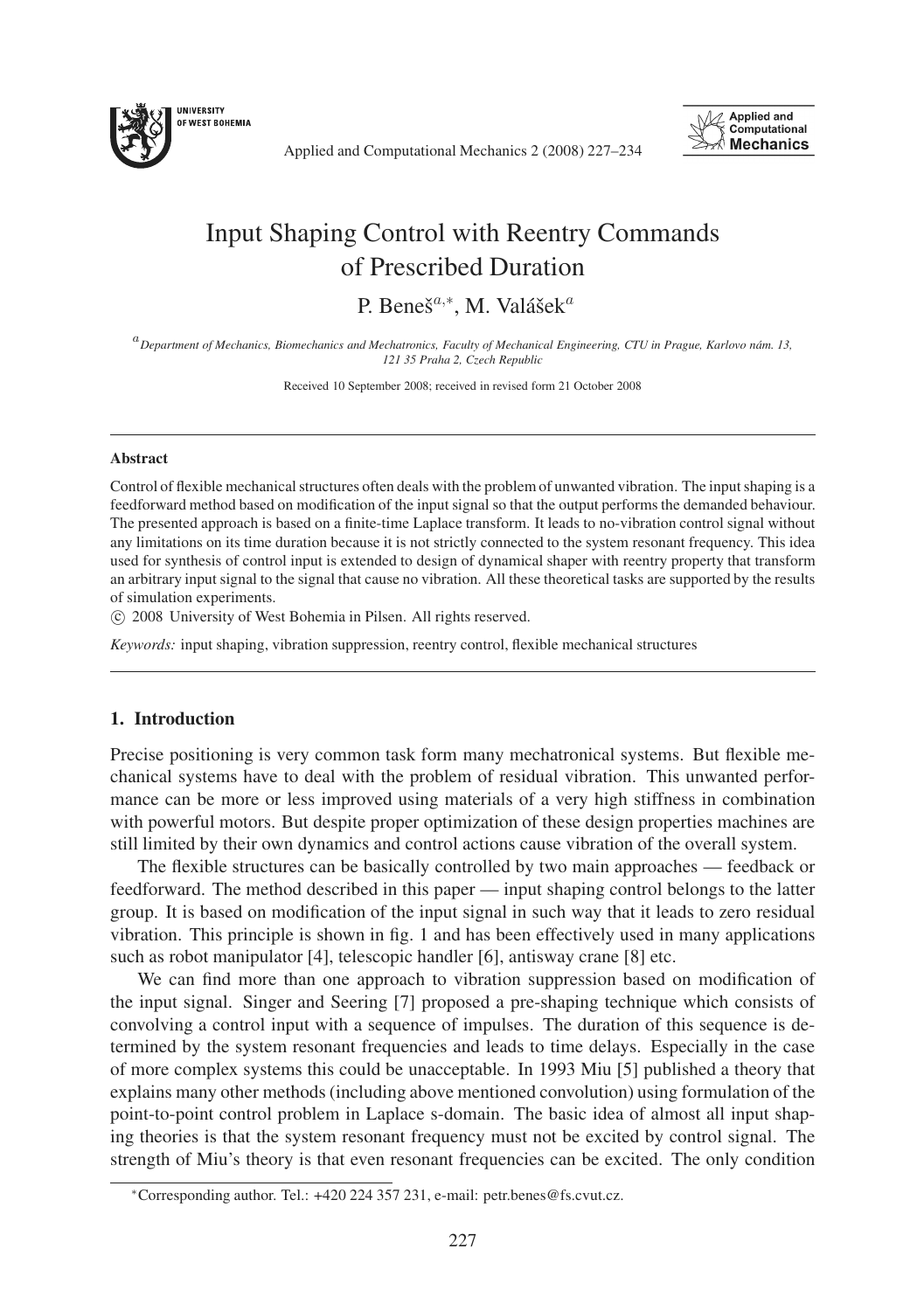is that all the energy trapped in the elastic elements must be completely relieved at the end of rigid body travel.



Fig. 1. Input shaping for vibration suppression

This paper is based on Miu's approach but instead of one single point-to-point maneuver it extends this idea to the development of the shaper that modifies any arbitrary input signal to the signal that causes no vibration. Similarly to Singer/Seeing method it leads to the time delay in the input signal but in this case we can choose this delay as a free parameter of the shaper. It is no longer connected to the system resonant frequencies.

#### 2. Description of the theory

The behaviour of linear under-actuated and time-invariant dynamical system can be characterised by the matrix equation

$$
\dot{\mathbf{y}}(t) = \mathbf{A}\mathbf{y}(t) + \mathbf{B}\mathbf{u}(t),\tag{1}
$$

where **A** and **B** are constant system matrixes, vector  $y[m \times 1]$  denotes system states and  $u[n \times 1]$ is control input, where at least  $m/2 > n$ , i.e. the system includes at least  $m/2$  degrees of freedom (DOF) the number of which is larger than the number  $n$  of actuators.

Dealing with a point-to-point control problem we want to find input  $\mathbf{u}(t)$  that transforms the initial state  $\mathbf{v}(t_1)$  to the final state  $\mathbf{v}(t_2)$ . Than the solution of (1) is

$$
\mathbf{y}(t_2) = e^{\mathbf{A}(t_2 - t_1)} \mathbf{y}(t_1) + \int_{t_1}^{t_2} e^{\mathbf{A}(t_2 - \tau)} \mathbf{B} \mathbf{u}(\tau) d\tau.
$$
 (2)

Assuming full controllability, eq. (2) can be transformed by a unique transformation to the Jordan canonical form and with some rearrangement it can be re-written in the following form [3].

$$
e^{-\mathbf{J}t_2}\mathbf{z}(t_2) - e^{-\mathbf{J}t_1}\mathbf{z}(t_1) = \int_{t_1}^{t_2} e^{-\mathbf{J}\tau} \mathbf{C}\mathbf{u}(\tau) d\tau,
$$
 (3)

where

$$
e^{\mathbf{J}t} = \text{diag}\left\{e^{\mathbf{J}_i t}\right\},\tag{4}
$$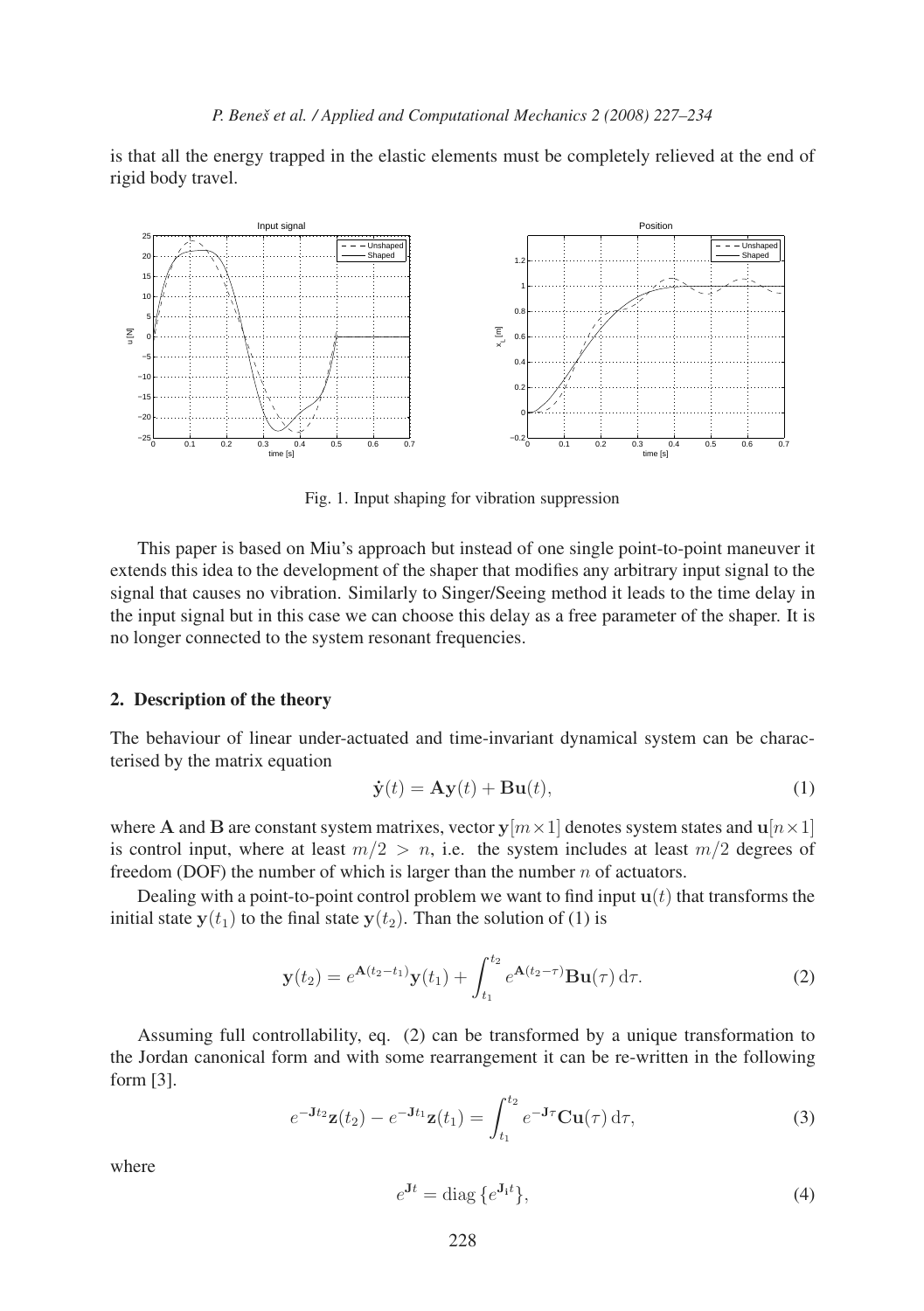*P. Beneˇs et al. / Applied and Computational Mechanics 2 (2008) 227–234*

$$
e^{\mathbf{J}_{\mathbf{i}}t} = e^{p_{i}t} \begin{bmatrix} 1 & 0 & \cdots & 0 & 0 \\ t & 1 & \cdots & 0 & 0 \\ \vdots & \vdots & \ddots & \vdots & \vdots \\ \frac{t^{r_{i}-1}}{(r_{i}-1)!} & \frac{t^{r_{i}-2}}{(r_{i}-2)!} & \cdots & 1 & 0 \\ \frac{t^{r_{i}}}{r_{i}!} & \frac{t^{r_{i}-1}}{(r_{i}-1)!} & \cdots & t & 1 \end{bmatrix},
$$
(5)

 $p_i$  is the pole of the *i*-th Jordan block  $\mathbf{J}_i$  with multiplicity of  $r_i + 1$ .

The right hand side of (3) can be rewritten as a sum of contributions from individual inputs  $u_l$ 

$$
e^{-\mathbf{J}t_2}\mathbf{z}(t_2) - e^{-\mathbf{J}t_1}\mathbf{z}(t_1) = \sum_{l=1}^n \int_{t_1}^{t_2} e^{-\mathbf{J}\tau}\mathbf{u}_l(\tau) d\tau \cdot \mathbf{c}_l,
$$
\n(6)

where  $\mathbf{c}_l$  is a column of the matrix **C** corresponding to  $\mathbf{u}_l$ .

The expressions on the right-hand side of (6) resembles the finite time Laplace transform of the control input as defined in [5]

$$
U(s) = \int_{t_1}^{t_2} e^{-s\tau} u(\tau), d\tau.
$$
 (7)

Therefore we can connect Laplace transform of the control input with the states of the system at the beginning and at the end of the point-to-point maneuver

$$
\sum_{l=1}^{n} U_l(s)|_{s=J} \cdot \mathbf{c}_l = e^{-Jt_2} \mathbf{z}(t_2) - e^{-Jt_1} \mathbf{z}(t_1).
$$
 (8)

The algebraic equation (8) is equivalent with differential equation (1).

### 3. Zero residual vibration

The formulation of necessary conditions for zero residual vibration will be shown using simple two-mass spring damper model in fig 2. It has two DOFs  $x_0$ ,  $x_1$  and one input f.



Fig. 2. Two-mass spring damper system

The system is described by matrix differential equation

$$
\mathbf{M}\ddot{\mathbf{x}}(t) + \mathbf{B}\dot{\mathbf{x}}(t) + \mathbf{K}\mathbf{x}(t) = \mathbf{F}(t),
$$
\n(9)

where

$$
\mathbf{x} = \begin{bmatrix} x_0 \\ x_1 \end{bmatrix}, \quad \mathbf{M} = \begin{bmatrix} m_0 & 0 \\ 0 & m_1 \end{bmatrix}, \quad \mathbf{B} = \begin{bmatrix} b & -b \\ -b & b \end{bmatrix},
$$

$$
\mathbf{K} = \begin{bmatrix} k & -k \\ -k & k \end{bmatrix}, \quad \mathbf{F} = \begin{bmatrix} f \\ 0 \end{bmatrix}.
$$
 (10)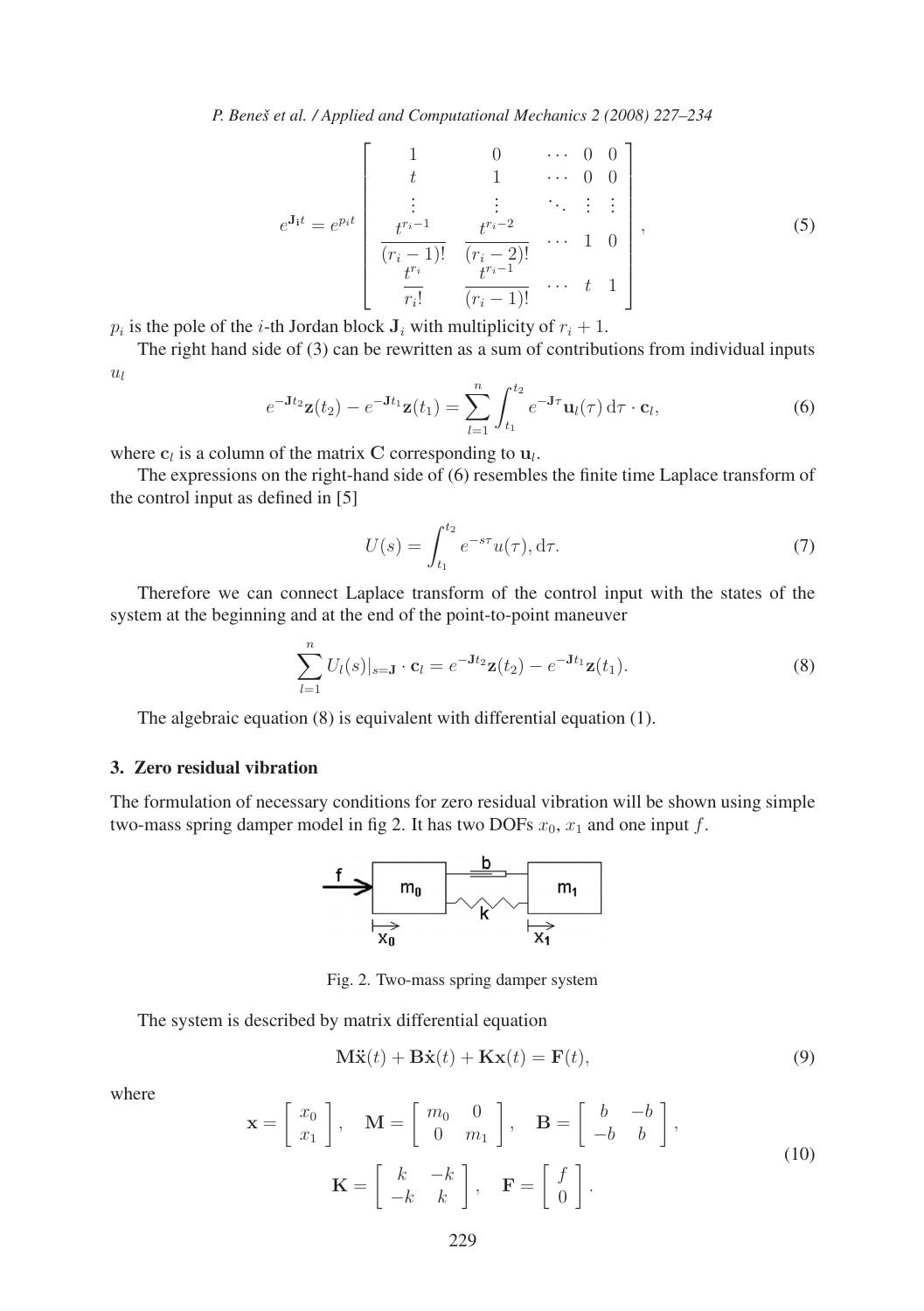The point-to-point maneuver without residual vibrations is prescribed using the following conditions for the final time  $t_2$ .

$$
\mathbf{x}(t)|_{t=t_2} = \begin{bmatrix} X_0 \\ X_0 \end{bmatrix}, \quad \dot{\mathbf{x}}(t)|_{t=t_2} = \begin{bmatrix} 0 \\ 0 \end{bmatrix}
$$
 (11)

Using modal coordinates and transformation to the Jordan canonical form equation (9) can be rewritten as

$$
\begin{bmatrix} \dot{z}_1 \\ \dot{z}_2 \\ \dot{z}_3 \\ \dot{z}_4 \end{bmatrix} = \underbrace{\begin{bmatrix} 0 & 0 & 0 & 0 \\ 1 & 0 & 0 & 0 \\ 0 & 0 & p & 0 \\ 0 & 0 & 0 & p^* \end{bmatrix}}_{\mathbf{J}} \underbrace{\begin{bmatrix} z_1 \\ z_2 \\ z_3 \\ z_4 \end{bmatrix}}_{\mathbf{z}} + \underbrace{\begin{bmatrix} 1 \\ 0 \\ 1 \\ 1 \end{bmatrix}}_{\mathbf{c}} u,
$$
\n(12)

where p and  $p^*$  are complex conjugated poles of the flexible mode. The system has two poles at zero as well. Now it is described as by (1).

Using above mentioned theory and assuming that  $t_1 = 0$ ,  $t_2 = T$  and zero initial conditions it can be derived [2, 5] that necessary conditions for zero residual vibration are

$$
U(s)|_{s=0} = 0, \quad \frac{\mathrm{d}U(s)}{\mathrm{d}s}|_{s=0} = X_0, \quad U(s)|_{s=p} = 0, \quad U(s)|_{s=p^*} = 0. \tag{13}
$$

A physical interpretation of these conditions is that for point-to-point control without residual vibrations the time-bounded input signal has to contain zero resultant energy at the poles of the flexible modes. If the system is un-damped and so has poles along the imaginary axis this condition means that the Fourier transform of the input signal has zero amplitude at the system resonant frequency.

#### 4. Control input synthesis

There is an infinite number of signals  $u(t)$  that satisfy the condition (13). Now we can use so called s-domain synthesis technique [5] to find a unique solution. Assuming that the control input can be written as a linear combination of functions from linear independent basis it can be written

$$
u(t) = \sum_{i=1}^{2n+2} \lambda_i \phi_i(t), \qquad (14)
$$

where  $\phi_i(t)$  is the basis function,  $\lambda_i$  is weighting coefficient, n is number of flexible modes.

Then according to conditions (13)

$$
\mathbf{S}\boldsymbol{\lambda} = [0, X_0, 0, \dots, 0]^T, \quad \mathbf{S} = \begin{bmatrix} \Phi_1(0) & \cdots & \Phi_{2n+2}(0) \\ \frac{d\Phi_1(0)}{ds} & \cdots & \frac{d\Phi_{2n+2}(0)}{ds} \\ \Phi_1(p_1) & \cdots & \Phi_{2n+2}(p_1) \\ \vdots & \ddots & \vdots \\ \Phi_1(p_n^*) & \cdots & \Phi_{2n+2}(p_n^*) \end{bmatrix},
$$
(15)

where  $\Phi_i(s)$  is a finite time Laplace transform of  $\phi_i(t)$  and  $\boldsymbol{\lambda} = [\lambda_1, \lambda_2, \dots, \lambda_{2n+2}]^T$ .

From Eq. (15) definition for  $\lambda$  can be derived

$$
\mathbf{\lambda} = \mathbf{S}^{-1} [0, X_0, 0, \dots, 0]^T.
$$
 (16)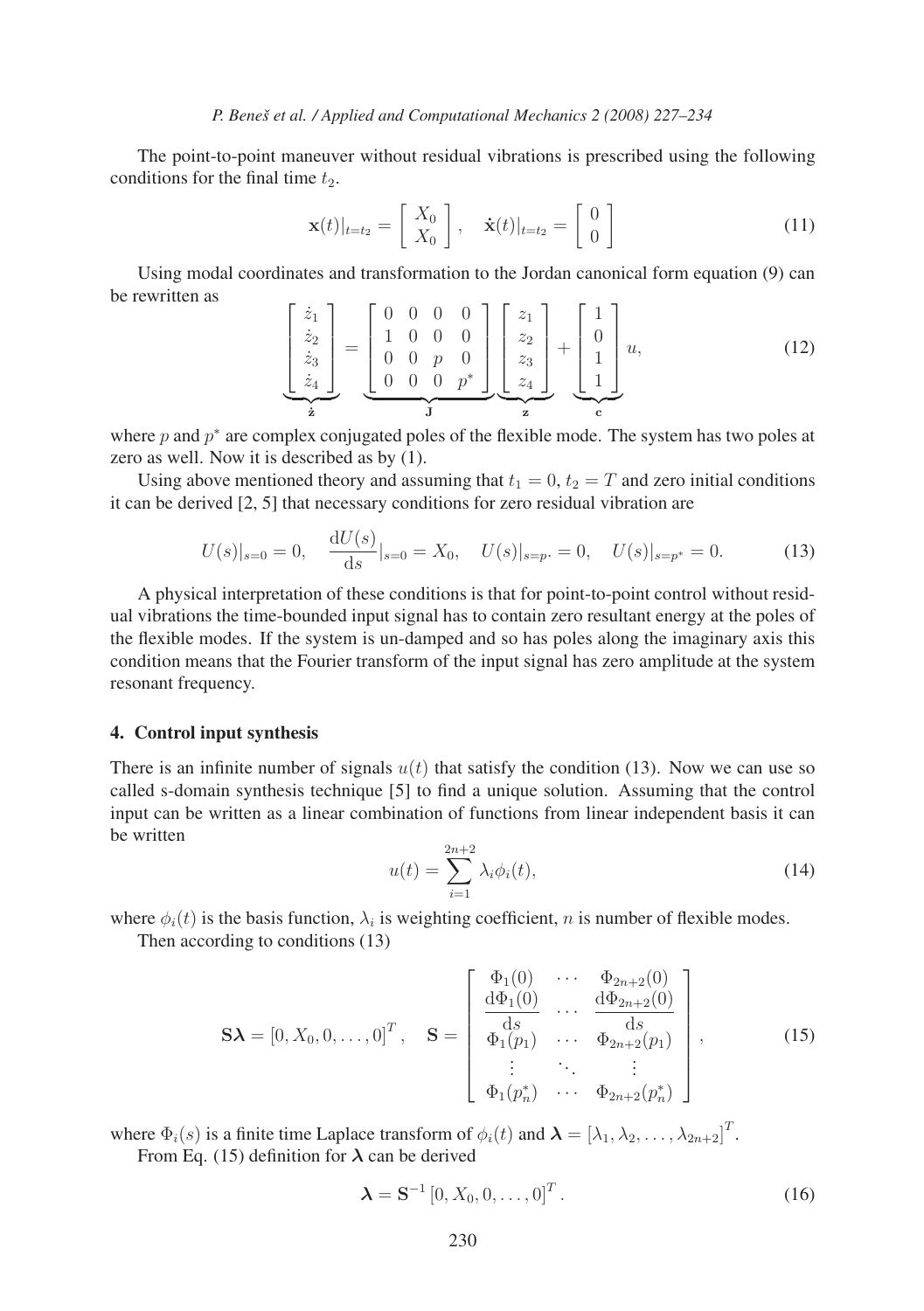The crucial point of this method is the selection of basis functions. In [1] examples using polynomials can be found. In order to achieve simple reentry model we can choose control input in the following form of damped sinusoids

$$
u(t) = \lambda_1 e^{at} \sin \frac{2\pi}{T} t + \lambda_2 e^{at} \sin \frac{4\pi}{T} t + \lambda_3 e^{at} \cos \frac{2\pi}{T} t + \lambda_4 e^{at} \cos \frac{4\pi}{T} t,\tag{17}
$$

where  $a < 0$  and T are parameters of the shaper. Speaking about single point-to-point maneuver, parameter  $T$  represents its time duration. In the case of shaper it is the resulting time delay of the input signal.

#### 5. Shaper with reentry property

Using knowledge from previous chapters it is possible to design single control input in the form of eq. (17) that ensures translation  $X_0$  of masses  $m_0$ ,  $m_1$  in the chosen time period T without residual vibration. Coefficients  $\lambda_i$  are from eq. (16). The last parameter a can be set arbitrary in order to achieve better properties of control input.

Described approach is suitable for the design of one single point-to-point maneuver with predefined travel length and time duration. But this concept is not usable for continuous operating of the system where the new input to the system starts before the previous one ends, e.g. manual operating of the crane. In such case a system with reentry property is needed. This means that the system accepts new commands even during performing of previously set commands, i.e. the shaper is re-entered before it has ended. And it has to satisfy zero vibration condition as well. The continuous input to the shaper is the desired final position  $X_0$ .

To design the shaper with reentry property the control input (17) cannot be directly constructed as time function but the solution is to realize the time function as dynamic blocks. If the function  $\phi_i(t)$  is created by the output of a dynamical block then this output is created to any input even a continuous function exactly as the solution of differential equation. Thus the solution is that the basis functions from (14) are represented as dynamical blocks, for example the sinus pulse in fig. 3. If a Dirac pulse is an input to the scheme than the output is one sinus wave with the period  $T$ . Damped sinusoids from eq. (17) are a bit more complex. Final shaper is a summa of all dynamically represented basis functions multiplied by corresponding coefficients  $\lambda_i$  from eq. (16) giving the control input (17) from the basis functions  $\phi_i(t)$ .



Fig. 3. Dynamical block — sinus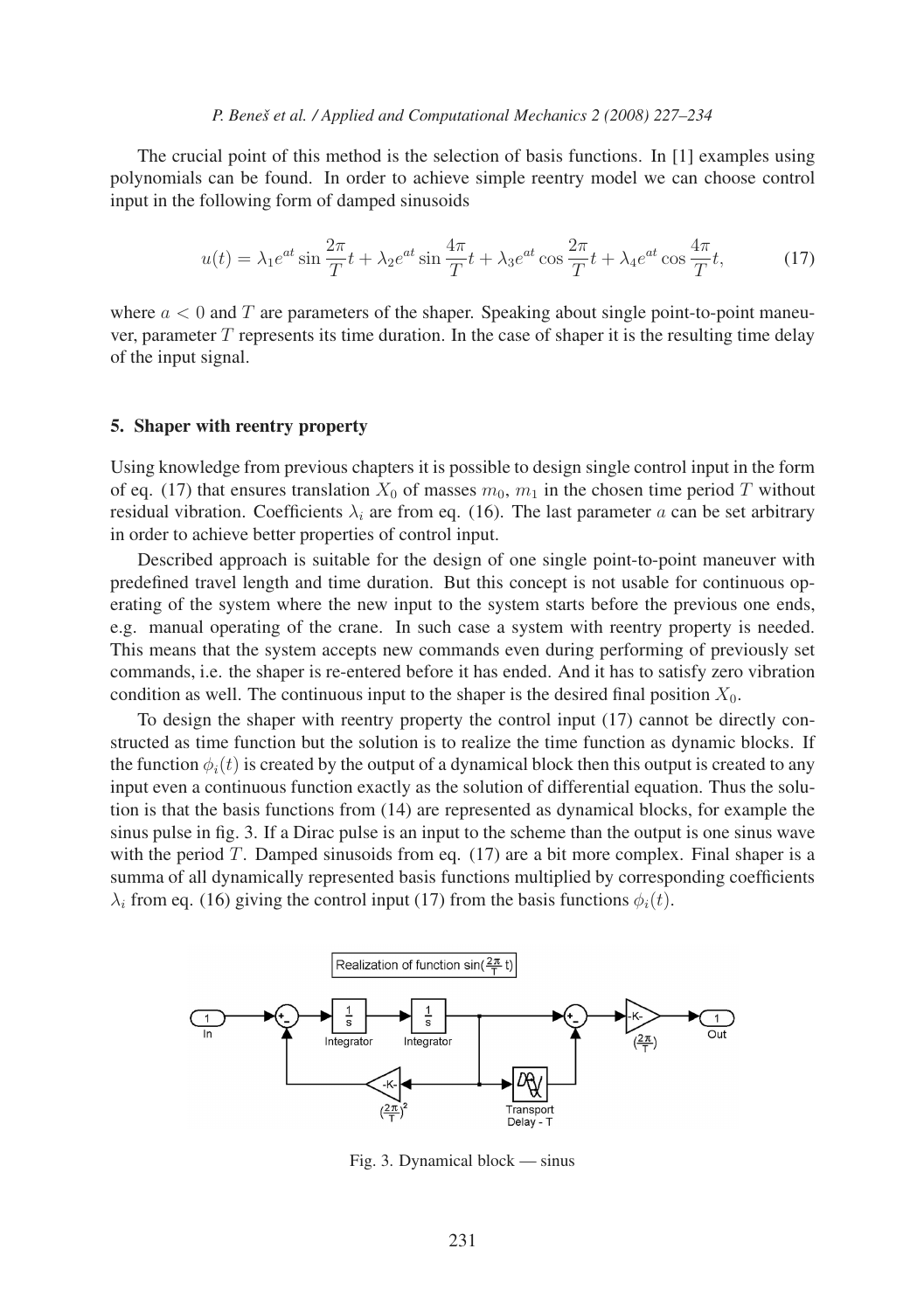#### 6. Simulation experiments

#### *6.1. Experiments with time period of the shaper*

Simulation experiments were performed using two-mass model from chapter 3.. Natural frequency of the system was set to 1 Hz, travel distance  $X_0$  is 1 m. Input signal was in the form of eq. (17).

In the first set of experiments the time duration of the input signal (the period of sinusoids) was set to 1 second, so it exactly matches system resonant frequency. In the first experiment the damping parameter of sinusoids  $a = -5$  and in the second one it was set to  $-20$ . The results are in fig. 4.



Fig. 4. Shaper period equals system resonant period

Both cases the final position was reached in predefined time of 1 second without residual vibration. However during maneuver with slightly damped input the final position was "overshoot". In the second experiment the overshoot vanished and stabilization was faster. On the other hand realization of this input needs more power from actuator but that could be improved using additional conditions for input signal.

The second experiment was performed with the time period set up to 0.5 second that is in accordance with one half of system resonant period, fig. 5.



Fig. 5. Shaper period equals one half of system resonant period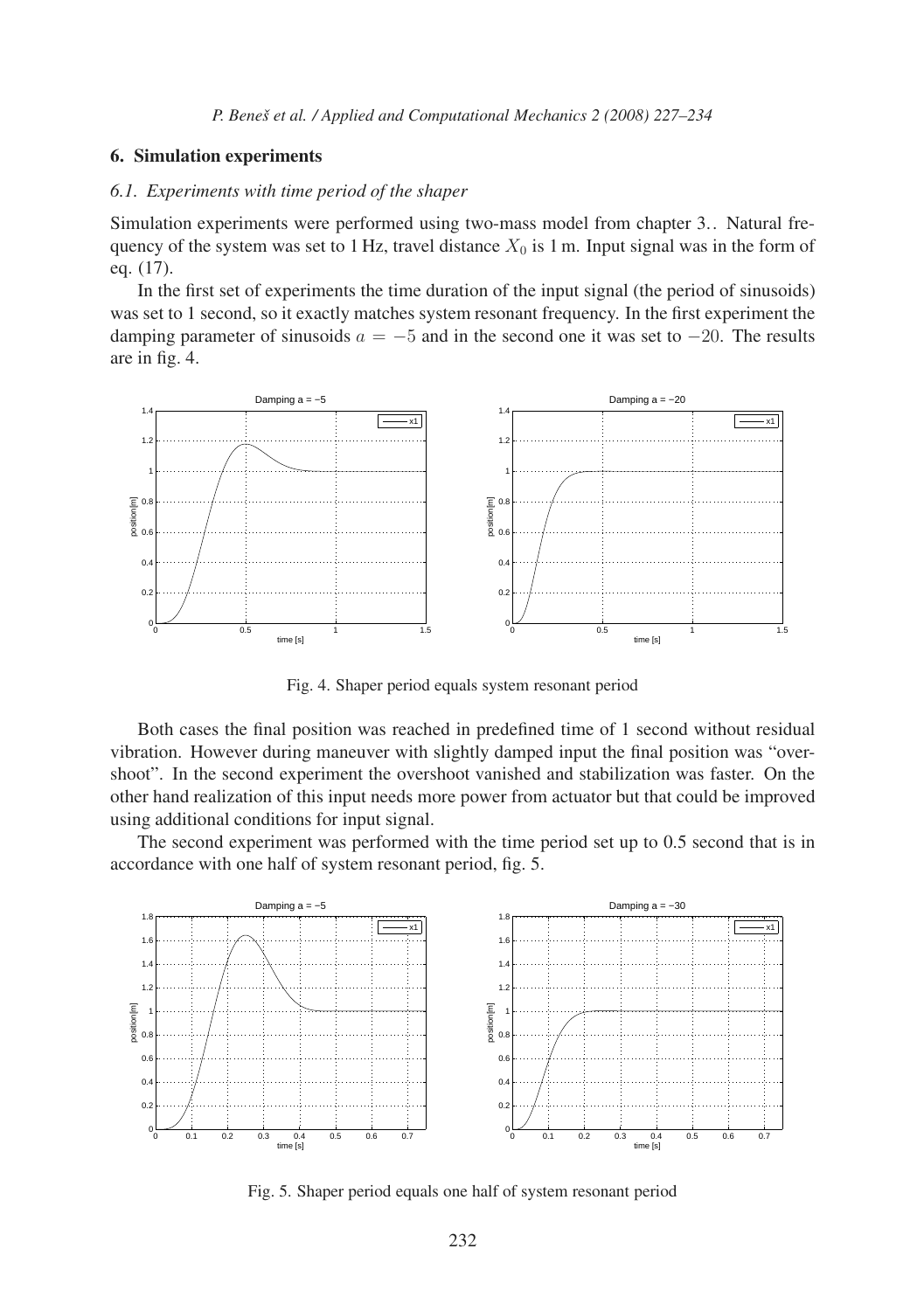#### *P. Beneˇs et al. / Applied and Computational Mechanics 2 (2008) 227–234*

Again there is an overshoot for smaller damping parameter. But the most important is the fact that the period of the shaper was shortened bellow the value of system resonant frequency and no vibration appears. It illustrates that shaper's period could be arbitrary shortened without lost of no-vibration property.

The third experiment was performed with the time period set up to 2 seconds. Results are in fig. 6.



Fig. 6. Shaper period equals double of system resonant period

#### *6.2. Experiment with reentry property*

The last experiment shows the modification of arbitrary input signal (here represented as a ramp signal) by the shaper, fig. 7. In fig. 8 there is a two-mass system response to this input. The shaper function was used in the following form

$$
u(t) = \lambda_1 e^{at} \sin \frac{2\pi}{T} t + \lambda_2 e^{at} \sin \frac{6\pi}{T} t + \lambda_3 e^{at} \sin \frac{8\pi}{T} t + \lambda_4 e^{at} \sin \frac{4\pi}{T} t \tag{18}
$$

that ensures zero initial and final value in prescribed period  $T$  by itself without any further restriction. Time period was set to 1 second.



Fig. 7. Original and shaped signal